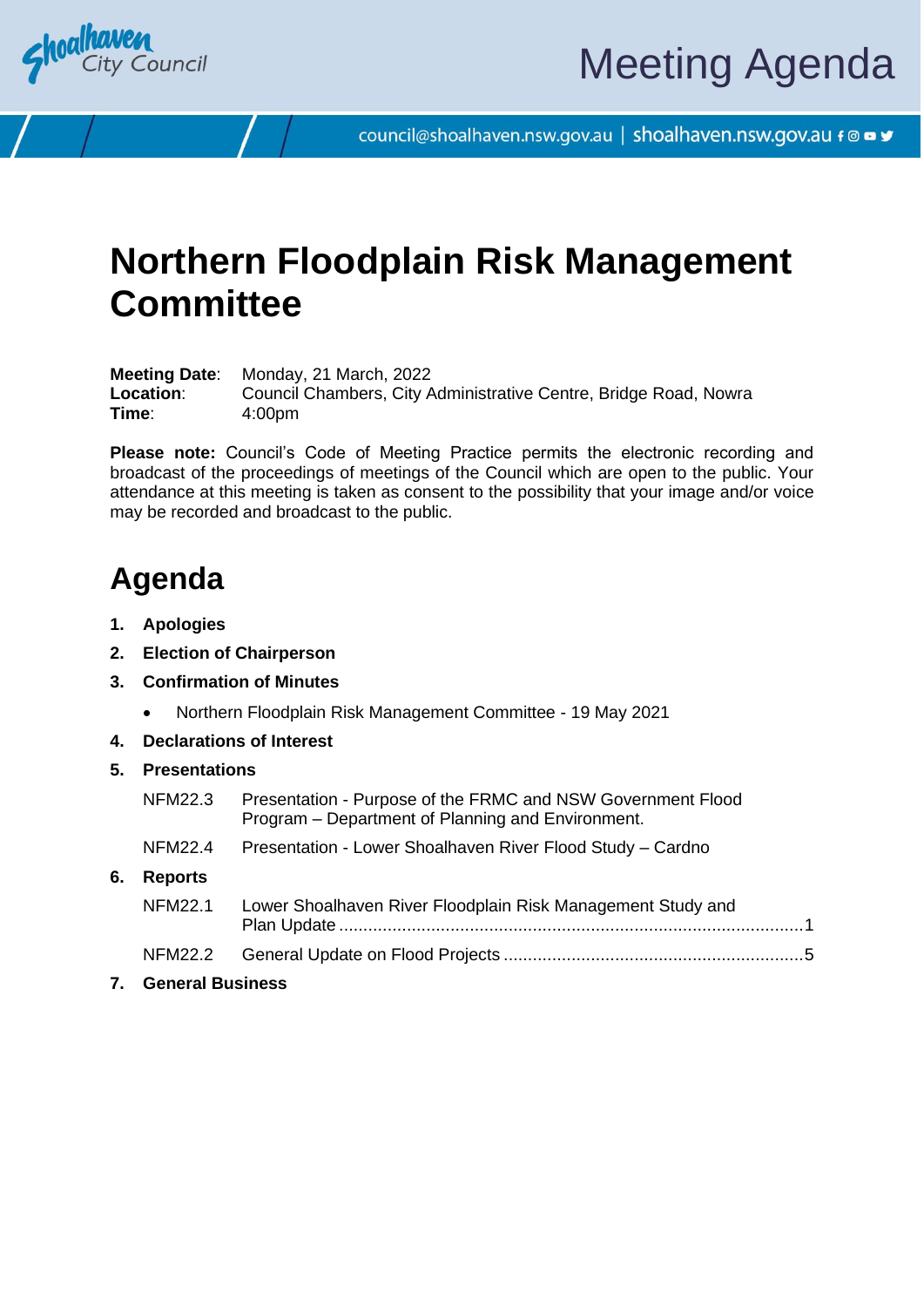

#### **Membership**

Chairperson – to be appointed by Committee All Councillors CEO or nominee

Community representatives:- John Gould David Brawn Mark Kielly Plaxy Rowe Leonard White Phil Guy

Government Agency representatives:- Local Aboriginal Land Council NSW State Emergency Services Department of Planning, Environment and Industry (DPIE) Other relevant Government Agency representatives

Quorum – Three (3) provided that a minimum of the Chairperson and two community representatives are present.

#### **Purpose:**

The principal objective of the North Floodplain Risk Management Committee is to assist Shoalhaven City Council in the development and implementation of one or more floodplain risk management plans for the north area of the Council. This will need to be in accordance with the NSW Floodplain Development Manual. The north area applies to the following catchments:

- Lower Shoalhaven River:
- Crookhaven River;
- Kangaroo River;
- Broughton Creek;
- Bomaderry Creek;
- Nowra and Browns Creek; and
- Lake Wollumboola.

#### **Role:**

- 1. To assist the Council in the development and implementation of the floodplain management plan for the areas listed under 'Purpose' (see above);
- 2. To assist the Council monitoring and assessing the effectiveness of the management plans during and after its implementation; and
- 3. To assist the Council providing input into known flood behaviour as part of the flood study.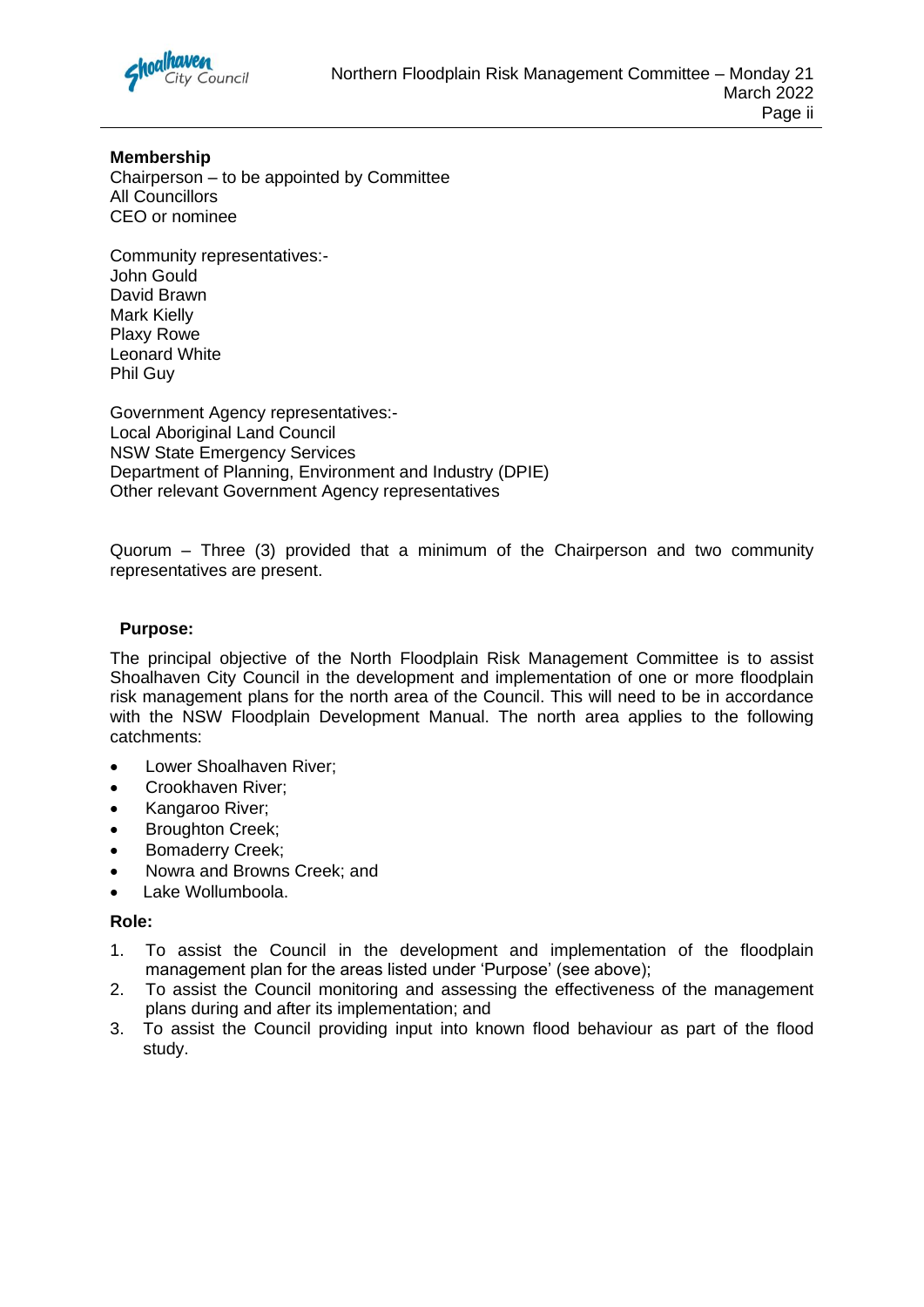

### <span id="page-2-0"></span>**NFM22.1 Lower Shoalhaven River Floodplain Risk Management Study and Plan Update**

**HPERM Ref:** D22/87287

**Department:** Environmental Services **Approver:** James Ruprai, Director - City Development

#### **Reason for Report**

To provide the Northern Floodplain Risk Management Committee (FRMC) with an update on the draft Lower Shoalhaven River Flood Study (completed as part of the Lower Shoalhaven River Floodplain Risk Management Study & Plan Update) and seek endorsement from the FRMC to commence public exhibition and community engagement of the Draft Flood Study report.

#### **Recommendation (Item to be determined under delegated authority)**

The Committee receive the draft Lower Shoalhaven River Flood Study report for information and endorse the commencement of public exhibition and community engagement for the Draft Flood Study.

#### **Options**

1. The Committee receive the draft Lower Shoalhaven River Flood Study report for information and endorse the commencement of public exhibition and community engagement of the Draft Flood Study report.

Implications: Nil.

2. The Committee could choose to provide an alternative recommendation for consideration by Council.

Implications: This option could delay the progress of the project, result in additional project costs and/or prevent the completion of a Flood Study and Floodplain Risk Management Study & Plan within the project timeframe.

#### **Background**

The study area comprises the Lower Shoalhaven River floodplain from Burrier to the primary entrance to the Tasman Sea at Crookhaven Heads and the intermittently open and closed entrance at Shoalhaven Heads.

The objective of this study is to improve understanding of flood behaviour and impacts, and better inform management of flood risk in the study area in consideration of the available information. The study will also provide a sound technical basis for any further studies.

The previous Floodplain Risk Management Study and Plan (FRMS&P) for the Lower Shoalhaven River was completed in 2011. A review was recommended as per the NSW Floodplain Development Manual. It is noted that the Australian Rainfall and Runoff (ARR) Guidelines were updated in 2019 and this resulted in several changes to input parameters for design event flood modelling such as Bureau of Meteorology (BoM) design rainfall depths and ARR rainfall losses and design temporal patterns, in addition to significant advancements in computing power and modelling techniques. Hence, the Lower Shoalhaven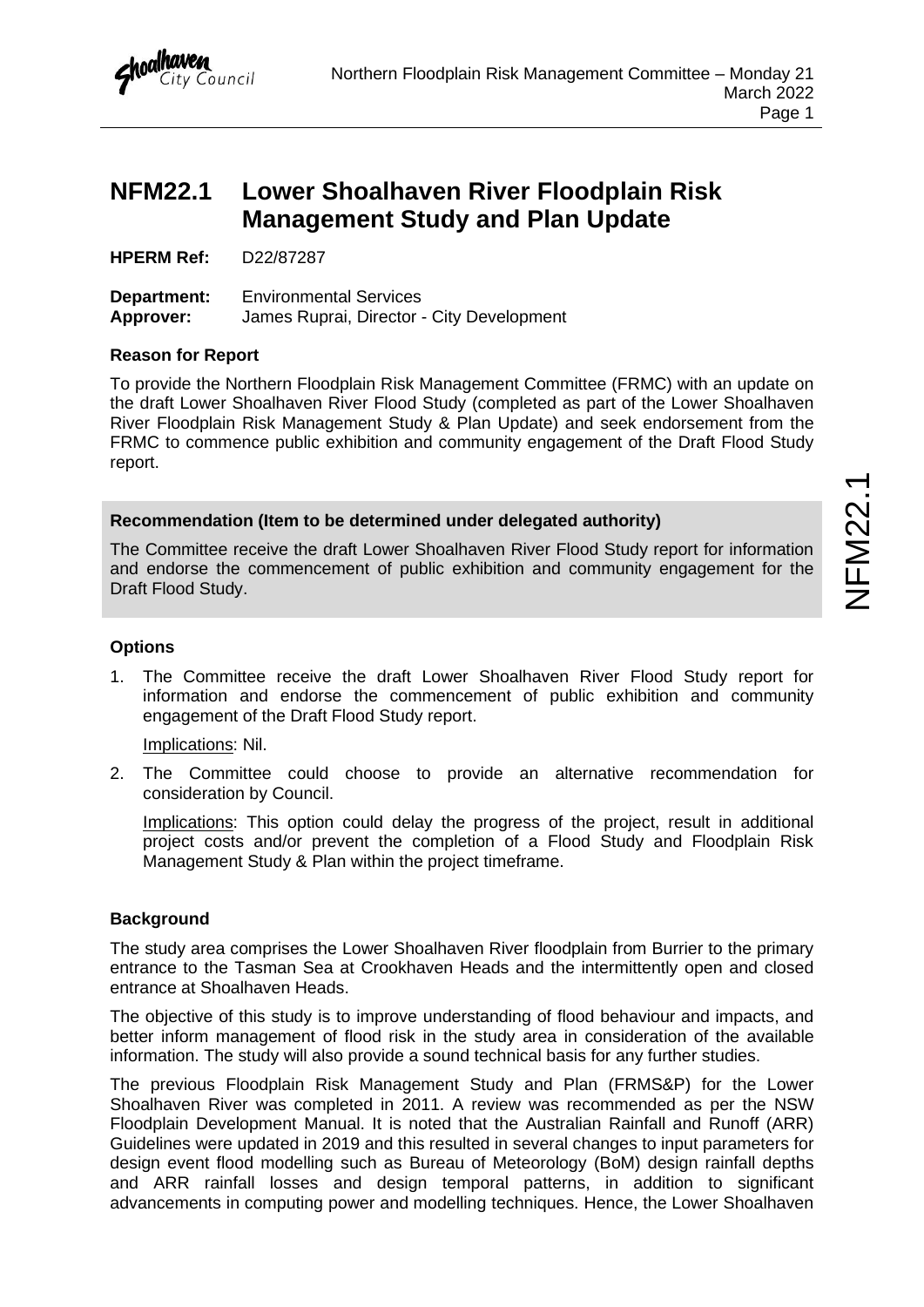

River FRMS&P update will result in updated contemporary flood investigations which utilise industry best practice guidelines.

The study outputs will inform decision making for investing in the floodplain, managing flood risk through prevention, preparedness, response and recovery activities, and informing and educating the community on flood risk and response to floods.

Funding was approved by the NSW Department of Planning, Industry and Environment (DPIE) for this study in October 2017 and Cardno were engaged to prepare the Lower Shoalhaven River FRMS&P in June 2018.

The Shoalhaven River entrance behaviour at Shoalhaven Heads has been investigated using a detailed coastal hydrodynamic and morphological numerical model. The objective of this investigation was to better understand the relationship between the Shoalhaven River inflow (from catchment flooding), the rate at which the berm opens, and the maximum width of the entrance under different flow conditions, and what this means for flood levels in the lower reaches of the river. The findings from this modelling were used to inform and improve confidence in the entrance condition assumptions for design flood events in the Lower Shoalhaven River.

#### **Current Status of the Project**

The draft Lower Shoalhaven River Flood Study report has been completed by Cardno. A link will be provided to the draft Lower Shoalhaven River Flood Study report with the FRMC meeting agenda. A Summary Report has also been prepared for the public exhibition and community engagement phase and a link to this report will also be provided with the FRMC meeting agenda.

Cardno will provide a presentation to the Northern FRMC on the Lower Shoalhaven River Flood Study development and outcomes.

The draft Lower Shoalhaven River Flood Study report has been reviewed by Council Flood Engineers and the NSW Department of Planning and Environment (DPE). The draft Flood Study report has been provided to the NSW State Emergency Service (SES) for review. The draft Lower Shoalhaven River Flood Study report has been updated based on feedback from Council, DPE and the SES.

An independent expert peer review of the flood model development and outcomes was completed by WMAwater. The hydrologic and hydraulic models have been updated as required to the satisfaction of the peer reviewer.

The next step in the project programme is community engagement for the Draft Flood Study report.

A preliminary list of potential mitigation measures to be considered in the FRMS&P is currently being prepared. The feasibility of these measures, along with preliminary environmental assessment and aboriginal heritage due diligence will be completed for all potential options prior to further assessment in the FRMS&P. Council welcomes any suggestions from the FRMC on potential mitigation measures to be considered in the upcoming FRMSP phase.

It is also noted that Council has received a final extension to the DPE funding term completion date for this project. The project funding term completion date is 21 November 2022. It is expected that the Lower Shoalhaven River Flood Study and Floodplain Risk Management Study & Plan Update should be completed by this DPE funding term completion date.

A number of tasks that would normally form part of a FRMS&P such as a flood damages assessment have been completed as part of the current draft Flood Study. This will reduce the scope of work included in the FRMS&P.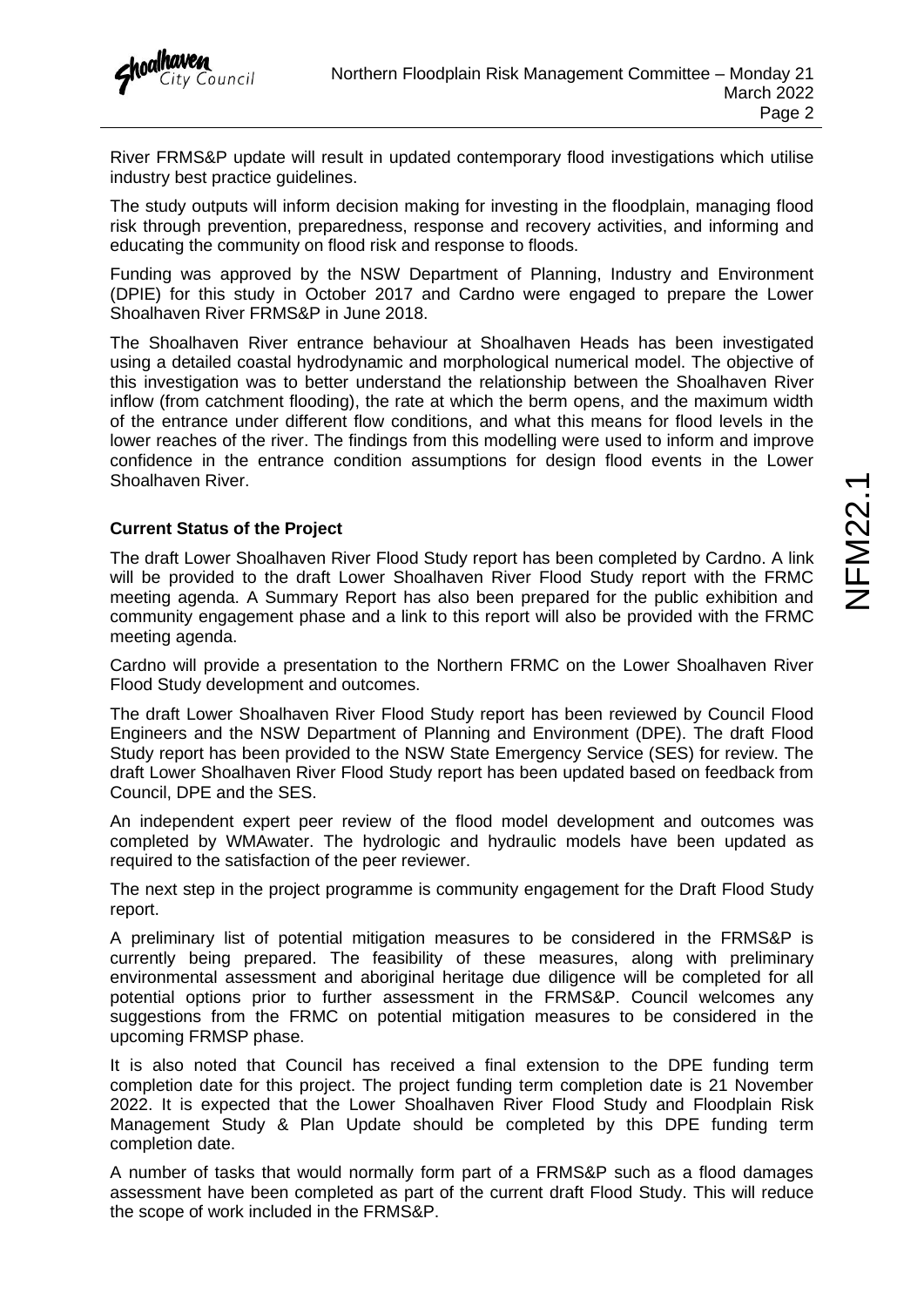#### **Community Engagement**

The first round of community consultation was undertaken between November 2018 and February 2019. A project website was published by Council to inform the community about this project. The website has been developed to provide the community with detailed information about the study and gather information. The website will be updated during the duration of the project to provide relevant information at each stage of the study.

Council is seeking endorsement from the Northern FRMC to undertake community exhibition of the draft Lower Shoalhaven River Flood Study and seek input with regard to any mitigation measures to be considered in the FRMS&P. The four-week community exhibition phase is expected to commence in late April 2022 (pending endorsement from the FRMC). The following forms of community engagement are proposed.

- Media release to inform the community of the community engagement period.
- Mail out to property owners within the study area which comprise flood prone land and/or may experience flood isolation or flood evacuation difficulties. This will notify the property owner of the public exhibition period and provide a link to the project Get Involved page.
- Get Involved webpage. The Get Involved webpage will include a link to a pre-recorded presentation which discussed the Flood Study development and outcomes, links to the Summary and Full draft Flood Study reports, the ability to ask questions (response provided by Council, DPE or the consultant) and an online questionnaire to seek feedback from the community on the draft Flood Study and mitigation measures to be considered in the FRMS&P.
- Council is liaising with the SES to provide some flood education information on the Get Involved webpage during the community engagement period. This will include important links to the SES website, a Community Flood Safe brochure that has been specifically developed for the Lower Shoalhaven River floodplain and other flood safety information. This will help the community prepare for flood events, understand flood warning services, stay informed during a flood event, and ultimately improve the communities flood resilience and reduce their reliance on emergency services.

Drop-in sessions are not planned to be completed for the upcoming community engagement period. A pre-recorded presentation is expected to reach a wider audience as this allows property owners and residents to watch and view the information on the Get Involved webpage in their own time. The Get Involved webpage will then permit community members to provide comments, questions and statements in relation to the Flood Study.

The ongoing COVID-19 situation also presents a number of challenges with regard to physical drop-in sessions for the community.

#### **Financial Implications**

The Lower Shoalhaven River FRMS&P is 2/3 funded by DPE and 1/3 funded by Council. This funding has been approved under the NSW State Government 'Floodplain Management Program' on a 2:1 basis. Council's matching 1/3 contribution comes from the existing general Floodplain Management Program budget.

Any potential delays to the community engagement period could, however, prevent the project being completed prior to the end of the DPE funding term completion date and this could result in increased project costs for Council.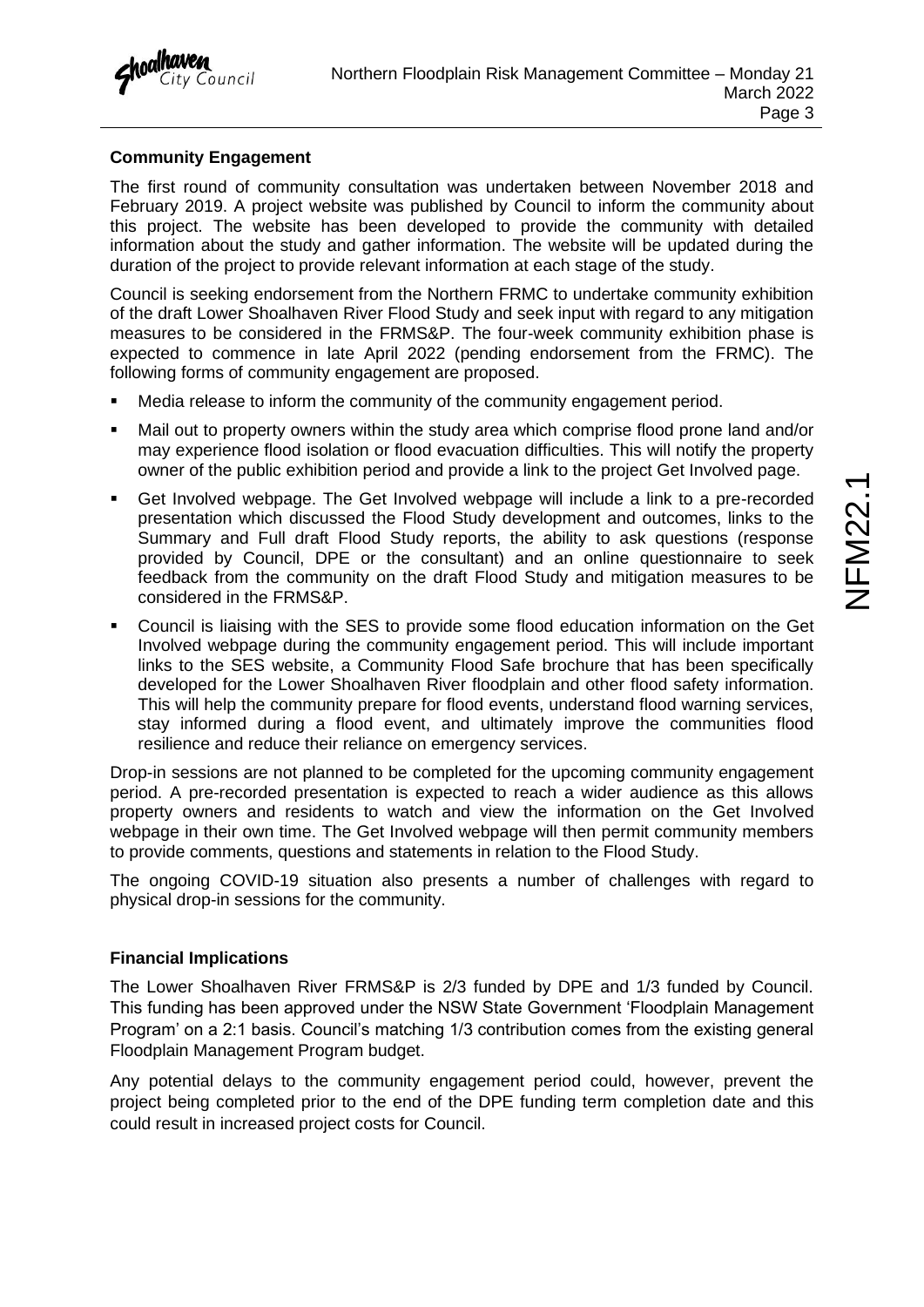#### **Policy Implications**

The outcomes from the Lower Shoalhaven River Flood Study and Floodplain Risk Management Study & Plan Update will inform Council's Policy for Flood Planning Levels for the Lower Shoalhaven River Floodplain when this is reviewed this year.

All flood information completed in the Lower Shoalhaven River Flood Study and FRMS&P will be provided to the SES and then can be used to update the Shoalhaven Flood Emergency Sub Plan and other operational procedures accordingly.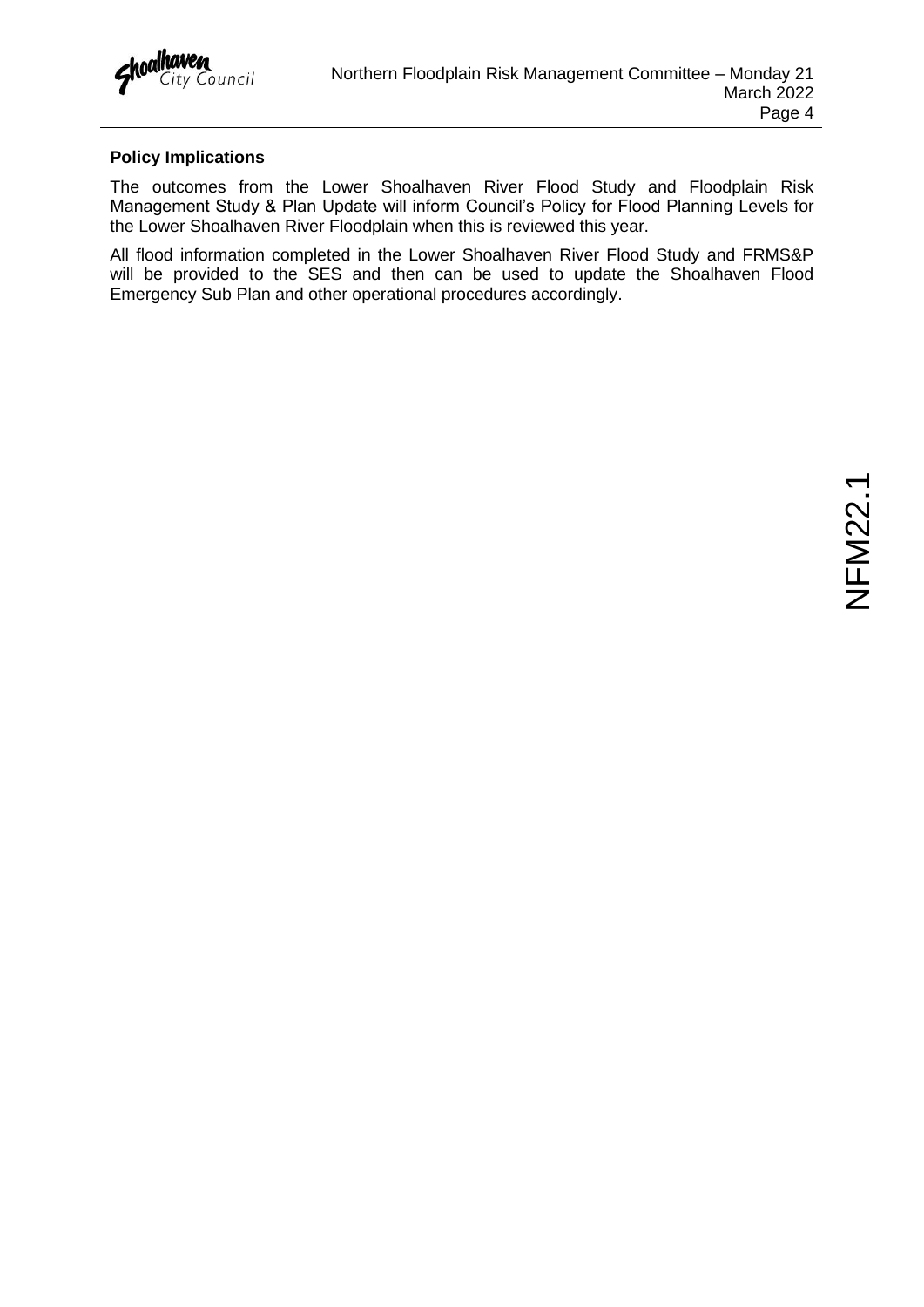## <span id="page-6-0"></span>**NFM22.2 General Update on Flood Projects**

| <b>HPERM Ref:</b> | D22/87503 |
|-------------------|-----------|
|-------------------|-----------|

**Department:** Environmental Services **Approver:** James Ruprai, Director - City Development

#### **Reason for Report**

To provide the Northern Floodplain Risk Management Committee (FRMC) with an update on various flood related projects in the Northern FRMC region.

#### **Recommendation (Item to be determined under delegated authority)**

The Committee receive the General Update on Flood Projects report for information.

#### **Options**

- 1. The Committee receive the General Update on Flood Projects report for information. Implications: Nil.
- 2. The Committee could choose to provide an alternative recommendation for consideration by Council.

Implications: Unknown.

#### **Flood Program**

Council has a forward Flood Program which identifies and prioritises new and updated flood investigations for the Shoalhaven LGA. These flood investigations cover all phases of the floodplain risk management process from Flood Studies, Floodplain Risk Management Studies (FRMS), Floodplain Risk Management Plans (FRMP) and implementation of mitigation measures identified from these investigations.

Council can request grant funding from the Department of Planning and Environment (DPE), which administer the NSW Government Floodplain Risk Management Program. Flood investigations that are successful in obtaining grant funding are 2/3 funded by DPE and 1/3 funded by Council.

It is noted that flood investigations are typically recommended to be updated every ten years or following a significant flood event and/or changes within the catchment.

The majority of Council's flood investigations were developed prior to the update to the Australian Rainfall and Runoff Guidelines (ARR2019), which provide Australian Industry Guidelines for Flood Estimation. The recently completed Millards Creek Flood Study and Currarong Creek Flood Study, along with the ongoing Lower Shoalhaven River FRMS&P and St Georges Basin FRMS&P are being developed in accordance with ARR2019. Council's existing flood investigations will need to be progressively updated in accordance with the ARR2019.

A summary of Council's Flood Program priorities in the Northern FRMC region are provided below. Flood investigations have typically been identified as either a High, Medium, or Low priority.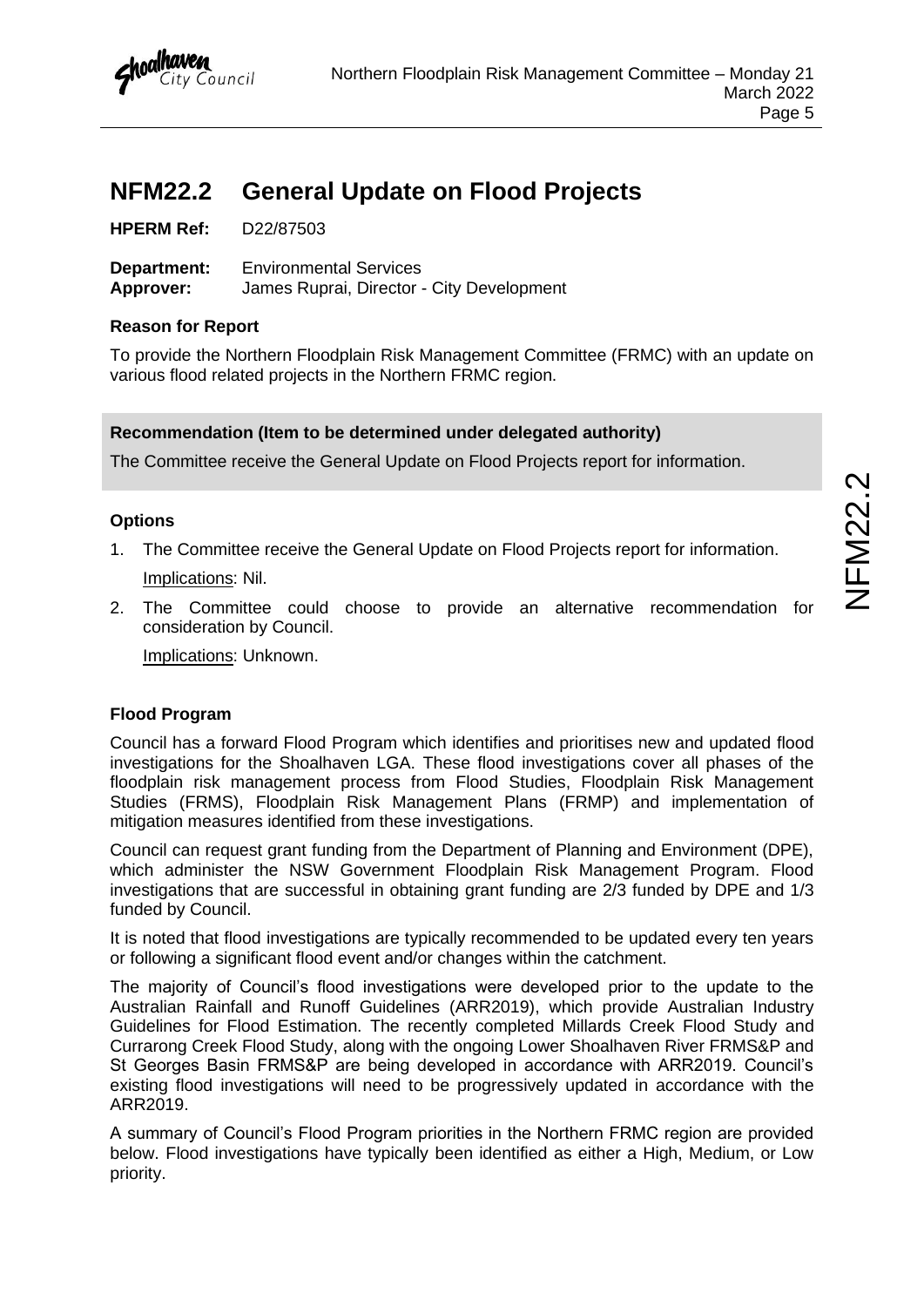#### *High Priority*

- Update to Lower Shoalhaven Flood Study and FRMS&P in progress.
- Update to Broughton Creek Flood Study Council applied for DPE grant funding and included Council's 1/3 contribution in the Delivery Program Operational Program (DPOP).

#### *Medium Priority*

Update to Nowra and Browns Creek FRMS&P. Ideally including the entire Nowra urban areas.

#### *Low Priority*

▪ Update to the Kangaroo Valley FRMS&P and Bomaderry Creek FRMS&P.

#### **Grant Funding**

Council applied for DPE grant funding in the 2020-21 and 2021-22 Floodplain Management Program Grants round to update the Broughton Creek Flood Study but were unsuccessful on both occasions. Council has included the 1/3 funding contribution in the DPOP. We are investigating alternative sources of funding to undertake an update to the Broughton Creek Flood Study.

The 2022-23 DPE Floodplain Management Program Grants round is now open and closes on 7 April 2022. Council will be applying for DPE grant funding for a number of projects across the Shoalhaven LGA.

Council has applied for grant funding through the Federal Government Preparing Australian Communities Local Stream Program. This program provides funding for projects that improve the resilience of communities associated with large-scale natural hazards. This program pays 100% of eligible project expenditure for non-infrastructure projects. The following flood investigations are included in the Shoalhaven Flood Preparation and Emergency Response for Community Resilience grant application.

- Lower Shoalhaven River & St Georges Basin Catchment Flood Evacuation Capability Assessment and Planning – Focusing on Greenwell Point, Orient Point and parts of Culburra Beach, Sussex Inlet, and rural properties within the floodplains.
- Scoping study for an Intermittently Closed and Open Lakes and Lagoons (ICOLL) Catchment Flash Flood Warning Network – Covering Lake Conjola, Burrill Lake and Lake Tabourie.
- Clyde River Flood Study and Floodplain Risk Management Study & Plan.
- Willinga Lake Flood Study and Floodplain Risk Management Study & Plan.
- Floodplain Project Officer Temporary full time for three years.

It is understood that successful projects will be announced in the first half of 2022.

#### **Lower Shoalhaven River Flood Forecast Model**

Council has engaged a consultant to develop a flood forecast model using the WaterRIDE software for the Lower Shoalhaven River (and St Georges Basin) floodplain. This model will include all the design event results for the full range of events modelled in the Flood Study (20% AEP to PMF) and allow a surface to be interpolated from the library of flood layers based on a predicted or actual flood level at the Nowra Boat Shed water level gauge. This software allows roads and floor levels to be included, so when a surface is interpolated based on a predicted flood level, we would have access to flood depth, level, hazard, which roads would be inundated, which floors would be inundated and potentially other information to assist with flood intelligence and evacuation.